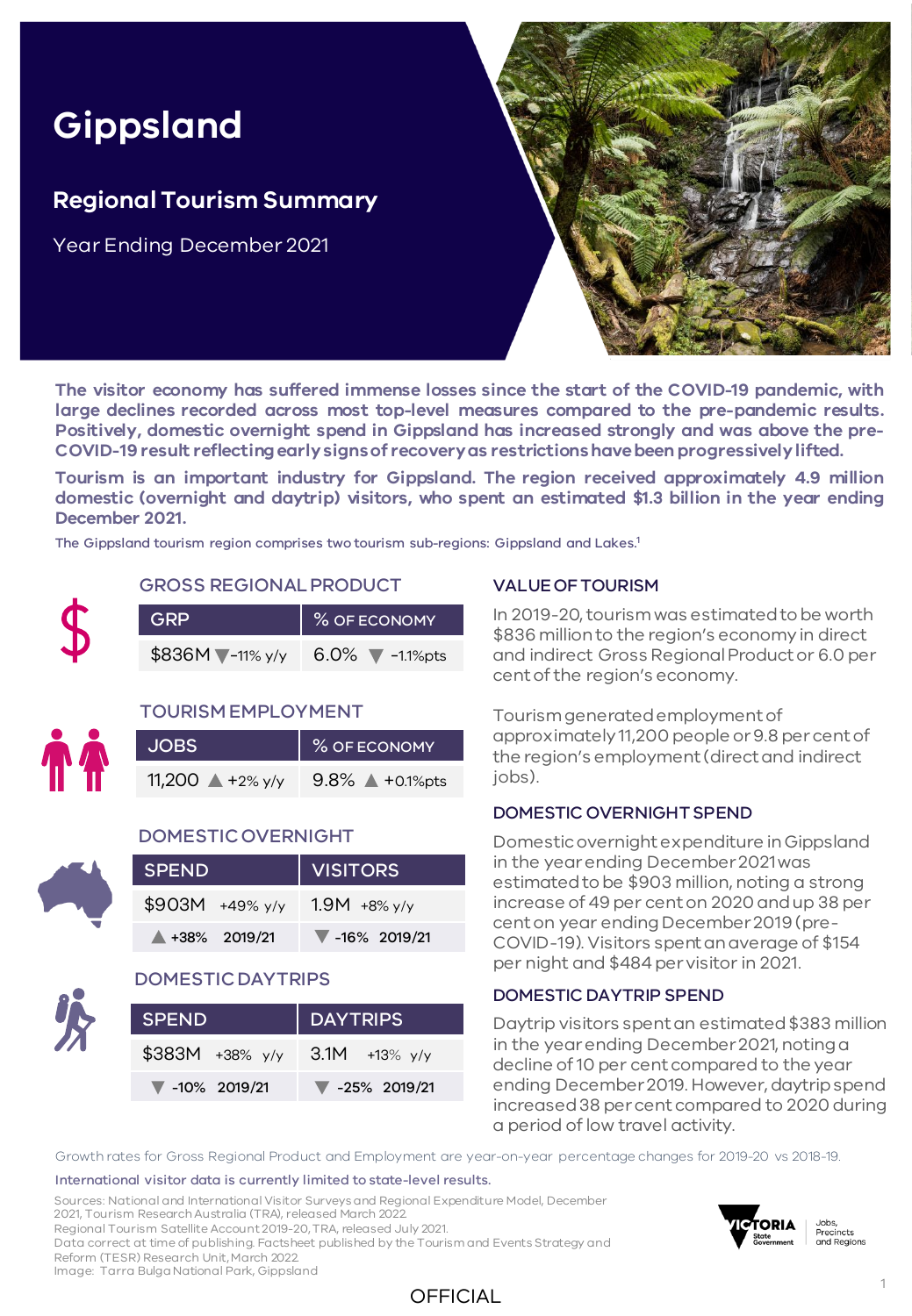## **Gippsland**

**Key Regional Tourism Statistics**

| <b>Tourism Economic Contribution</b> | 2014-15 | 2015-16 | 2016-17 | 2017-18 | 2018-19 | 2019-20 | YOY<br>change<br>$(2019 - 20)$<br>$(\%)$ |
|--------------------------------------|---------|---------|---------|---------|---------|---------|------------------------------------------|
| <b>Gross Regional Product (GRP)</b>  |         |         |         |         |         |         |                                          |
| Direct GRP (\$m)                     | 383     | 384     | 420     | 430     | 487     | 440     | $-10%$                                   |
| Indirect GRP (\$m)                   | 369     | 363     | 401     | 408     | 453     | 396     | $-13%$                                   |
| Total GRP (\$m)                      | 752     | 747     | 821     | 838     | 940     | 836     | -11%                                     |
| Direct GRP (%)                       | 3.4%    | 3.4%    | 3.5%    | 3.3%    | 3.7%    | 3.2%    | $-0.5%$ pts                              |
| Indirect GRP (%)                     | 3.3%    | 3.2%    | 3.3%    | 3.1%    | 3.4%    | 2.9%    | $-0.6%$ pts                              |
| Total GRP (%)                        | 6.7%    | 6.6%    | 6.8%    | 6.5%    | 7.1%    | 6.0%    | -1.1%pts                                 |
| <b>Persons Employed</b>              |         |         |         |         |         |         |                                          |
| Direct Employment (000s)             | 7.3     | 7.1     | 7.8     | 7.9     | 8.4     | 8.9     | 7%                                       |
| Indirect Employment (000s)           | 2.1     | 2.1     | 2.3     | 2.3     | 2.6     | 2.3     | $-11%$                                   |
| <b>Total Employment (000s)</b>       | 9.4     | 9.2     | 10.1    | 10.3    | 11.0    | 11.2    | 2%                                       |
| Direct Employment (%)                | 7.3%    | 7.0%    | 7.3%    | 7.2%    | 7.4%    | 7.8%    | $0.4%$ pts                               |
| Indirect Employment (%)              | 2.1%    | 2.0%    | 2.1%    | 2.1%    | 2.3%    | 2.0%    | $-0.3%$ pts                              |
| Total Employment (%)                 | 9.4%    | 9.0%    | 9.4%    | 9.4%    | 9.7%    | 9.8%    | $0.1%$ pts                               |

| <b>Visitors, Nights and Expenditure</b>        | <b>YE Dec</b><br>2016 | <b>YE Dec</b><br>2017 | <b>YE Dec</b><br>2018 | <b>YE Dec</b><br>2019 | <b>YE Dec</b><br>2020    | <b>YE Dec</b><br>2021    | <b>YOY</b><br>Dec 2020-<br>21)(% | 2 year<br>change (YE change (YE YE Dec 2021<br>Dec 2019-<br>$21)$ (%) | <b>Share Total</b>       |
|------------------------------------------------|-----------------------|-----------------------|-----------------------|-----------------------|--------------------------|--------------------------|----------------------------------|-----------------------------------------------------------------------|--------------------------|
| <b>Domestic</b>                                |                       |                       |                       |                       |                          |                          |                                  |                                                                       |                          |
| Daytrip visitors (000's)                       | 3,519                 | 3,321                 | 3,681                 | 4,056                 | 2,703                    | 3,057                    | 13%                              | $-25%$                                                                | 62.1%                    |
| Overnight visitors (000's)                     | 1,673                 | 2,219                 | 2,045                 | 2,212                 | 1,728                    | 1,864                    | 8%                               | $-16%$                                                                | 37.9%                    |
| Total domestic visitors (000's)                | 5.192                 | 5,540                 | 5,725                 | 6,267                 | 4,432                    | 4,921                    | 11%                              | $-21%$                                                                | 100.0%                   |
| Visitor nights (000's)                         | 4,647                 | 6,146                 | 5,703                 | 6,385                 | 5,610                    | 5,860                    | 4%                               | $-8%$                                                                 | 100.0%                   |
| Length of stay (nights)                        | 2.8                   | 2.8                   | 2.8                   | 2.9                   | 3.2                      | 3.1                      |                                  |                                                                       |                          |
| Daytrip Expenditure (\$m)                      | 268                   | 248                   | 313                   | 426                   | 277                      | 383                      | 38%                              | $-10%$                                                                | 29.8%                    |
| Daytrip spend per trip                         | 76                    | 75                    | 85                    | 105                   | 103                      | 125                      |                                  |                                                                       |                          |
| Domestic Overnight Expenditure (\$m)           | 497                   | 609                   | 593                   | 654                   | 605                      | 903                      | 49%                              | 38%                                                                   | 70.2%                    |
| Domestic Overnight Spend per Visitor (\$)      | 297                   | 275                   | 290                   | 296                   | 350                      | 484                      |                                  |                                                                       |                          |
| Domestic Overnight Spend per Night (\$)        | 107                   | 99                    | 104                   | 102                   | 108                      | 154                      |                                  |                                                                       |                          |
| Total Domestic Expenditure (\$m)               | 765                   | 858                   | 906                   | 1,080                 | 882                      | 1,285                    | 46%                              | 19%                                                                   | 100.0%                   |
| International                                  |                       |                       |                       |                       |                          |                          |                                  |                                                                       |                          |
| Overnight visitors (000's)                     | 68                    | 73                    | 84                    | 86                    | 15                       | $\overline{\phantom{a}}$ | $\overline{\phantom{a}}$         | $\sim$                                                                | -                        |
| Visitor nights (000's)                         | 581                   | 623                   | 798                   | 774                   | $\overline{\phantom{a}}$ | $\overline{\phantom{a}}$ | $\overline{\phantom{a}}$         | $\sim$                                                                | $\overline{\phantom{a}}$ |
| Length of stay (nights)                        | 8.6                   | 8.6                   | 9.5                   | 9.0                   | $\overline{\phantom{a}}$ | $\overline{\phantom{0}}$ |                                  |                                                                       |                          |
| International Overnight Expenditure (\$m)      | 30                    | 33                    | 50                    | 38                    | 8                        | -                        | $\overline{\phantom{a}}$         | $\overline{\phantom{a}}$                                              | -                        |
| International Overnight Spend per Visitor (\$) | 439                   | 451                   | 591                   | 442                   | 500                      | $\overline{\phantom{0}}$ |                                  |                                                                       |                          |
| International Overnight Spend per Night (\$)   | 51                    | 53                    | 63                    | 49                    | $\overline{\phantom{a}}$ | $\overline{\phantom{a}}$ |                                  |                                                                       |                          |
|                                                |                       |                       |                       |                       |                          |                          |                                  |                                                                       |                          |

Note: Total nights and spend figures should be interpreted with caution due to variability in the data (international component). For year ending December 2021, international visitor data is currently limited to state-level results.

Sources: National and International Visitor Surveys and Regional Expenditure Model, December 2021, TRA, released March 2022.

Regional Tourism Satellite Account 2019-20, TRA, released July 2021.

Improvements in the NVS methodology has resulted in a break in series. Please use caution when comparing 2020 and 2021 results with previous time periods and releases.

For further information on methodology changes and impacts refer to the TRA NVS Methodology.

Note: Figures noted as '-' are under the publishable threshold.

Factsheet published by the TESR Research Unit, March 2022



Jobs,<br>Precincts and Regions